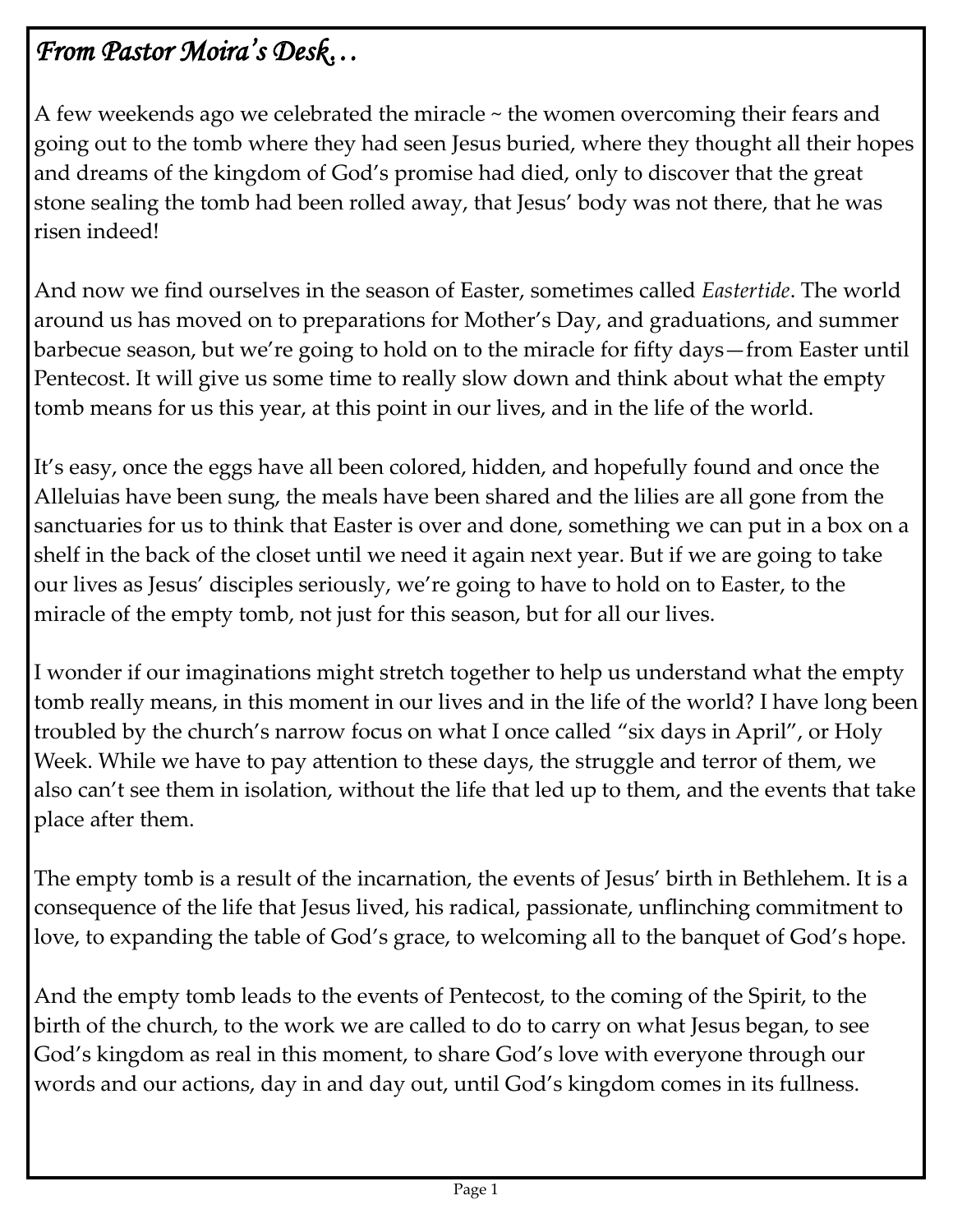I'm wondering if we might learn to think about the fullness of Jesus' life and message; about Joseph the Carpenter who held the newborn Jesus and Joseph of Arimathea who held Jesus' body as he was buried; about Mary Jesus' mother whose courage brought him into the world, and Mary and the other women whose courage learned of the miracle of the resurrection; about the manger and the cross, but also about the Sea of Galilee and all those little towns and villages Jesus visited with the good news of God's love.

While I wait for it to warm up enough to clean up my garden for spring, and I lament the baseball standings of my Red Sox, and I get ready for a season of parties and weddings and denominational meetings, I'll be praying about all this, wondering some more about how we might become people whose lives are inspired not by any one part of Jesus' life and ministry, but by the fullness of it.

And through it all I'll be praying for this world, so very beloved by God, so full of God's presence and grace, and at the same time full of so many challenges, fear, and heartbreak. I'll be praying for peace in Ukraine, and everywhere; for hope where there is despair; for love where there is hatred; for courage where there is fear; and for more peace that we surely cannot create on our own.

And through it all I'll be praying with and for YOU, for our parish and our communities, for the strength and creativity we need to live through these days; for the imagination and faith we need to follow where God is leading us in this Easter season, into Pentecost, and beyond.

# *In peace and grace, Pastor Moira*

## **Congregational Meeting ~ Sunday May 22nd**

Immediately following worship we will have a special congregational meeting to discuss three items: (1) revisions to the church bylaws recommended by the Council; (2) replastering where damage was caused by the now fixed steeple leak; and (3) a proposal to put in a community garden.

## **Copies of the bylaws & garden project proposal are now available in print & by email.**

There will be listening sessions following worship on Sundays May 1, 8 & 15 in the Gathering Room following worship. Questions? Talk with members of the Council or Pastor Moira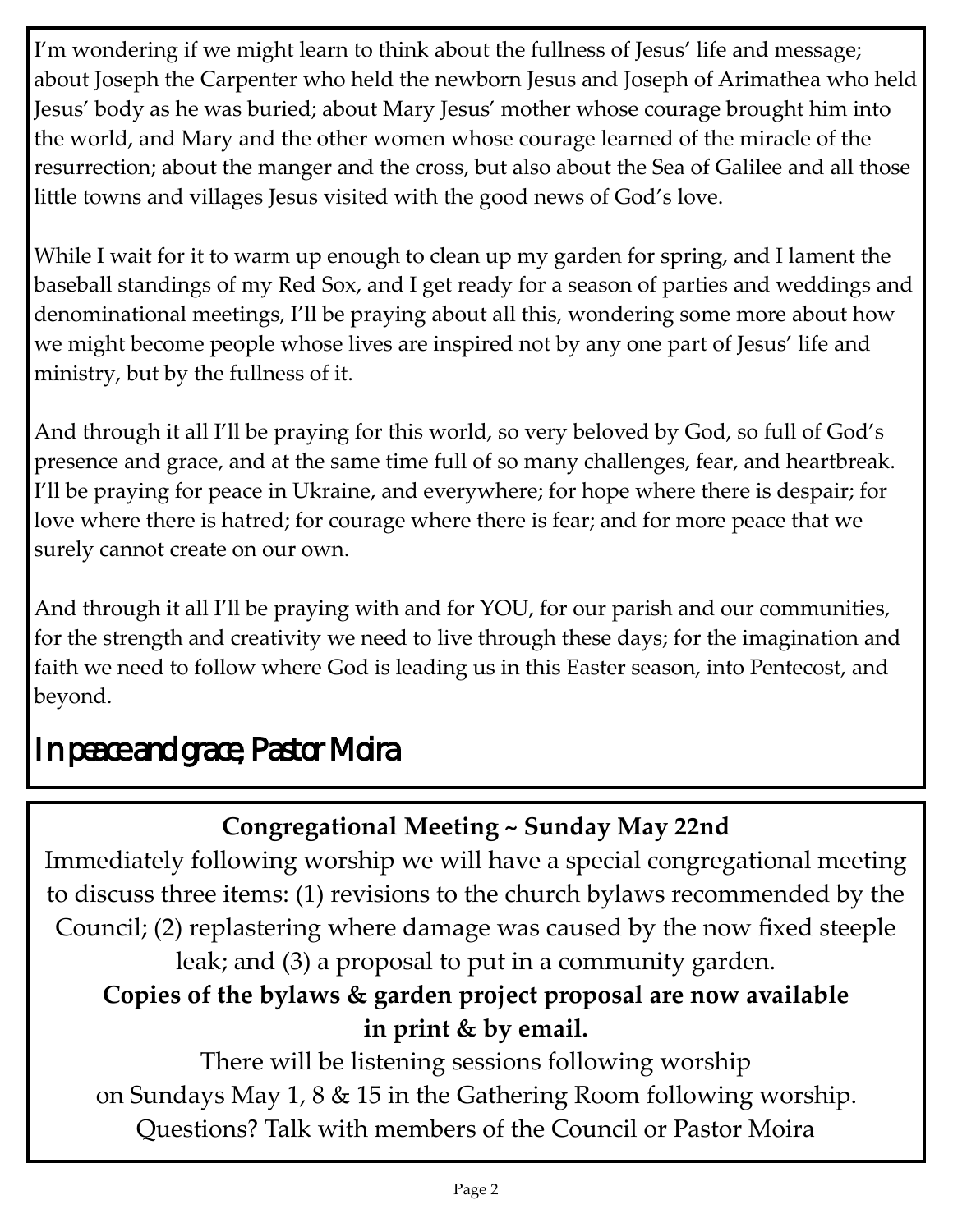#### *Church Council "Preliminary" Meeting Minutes April 12, 2022*

The meeting was called to order by President Pat Schomisch with Trevor Rohloff, Lizzie Tesch, Connie Wheeler and Pastor Moira Finley present.

The meeting was opened with a prayer from Pastor Moira Finley.

A motion was made by Lizzie Tesh and seconded by Trevor Rohloff to accept the minutes from last month. Motion passed.

A motion was made by Connie Wheeler and seconded by Trevor Rohloff to accept the Financial Secretary's and Treasurer's reports. Motion passed.

#### **Pastors Report**

- Conducted in person and virtual Worship Services
- Attended church meetings, administrative meetings, and group meetings Baptism for Ava Hooyman and two new members, Rachel and George

#### **Committee Reports**

**Membership:** Two new members joined the church, Rachel Hooyman and George Engel

**Christian Ed:** Met on April 5th. See their notes for details.

**Music / Worship:** Next meeting will be Sunday, May 15th after the worship service.

#### **House / Building Grounds:**

The basement flooded in the entrance and classrooms. A great team of helpers got it cleaned up. Thank You!

We will be looking into purchasing a sump pump alert system, Trevor will work on this. We may purchase drain tile for the spout by the entrance in the back due to the pipe freezing

and water running out on the sidewalk area.

The elevator phone has been updated with an area code system.

**Stewardship:** We will be collecting for the following:

April - collections will be for our UCCI church camps.

May - collections will be for Break the Silence Sunday.

June - collections will be for Strengthen the Church (STC)

The collection for Ukraine will continue through the end of May.

**Cemetery:** Nothing at this time to report.

**Endowment:** Nothing at this time to report.

**Women's Guild:** Met on April 6th, see their notes for details.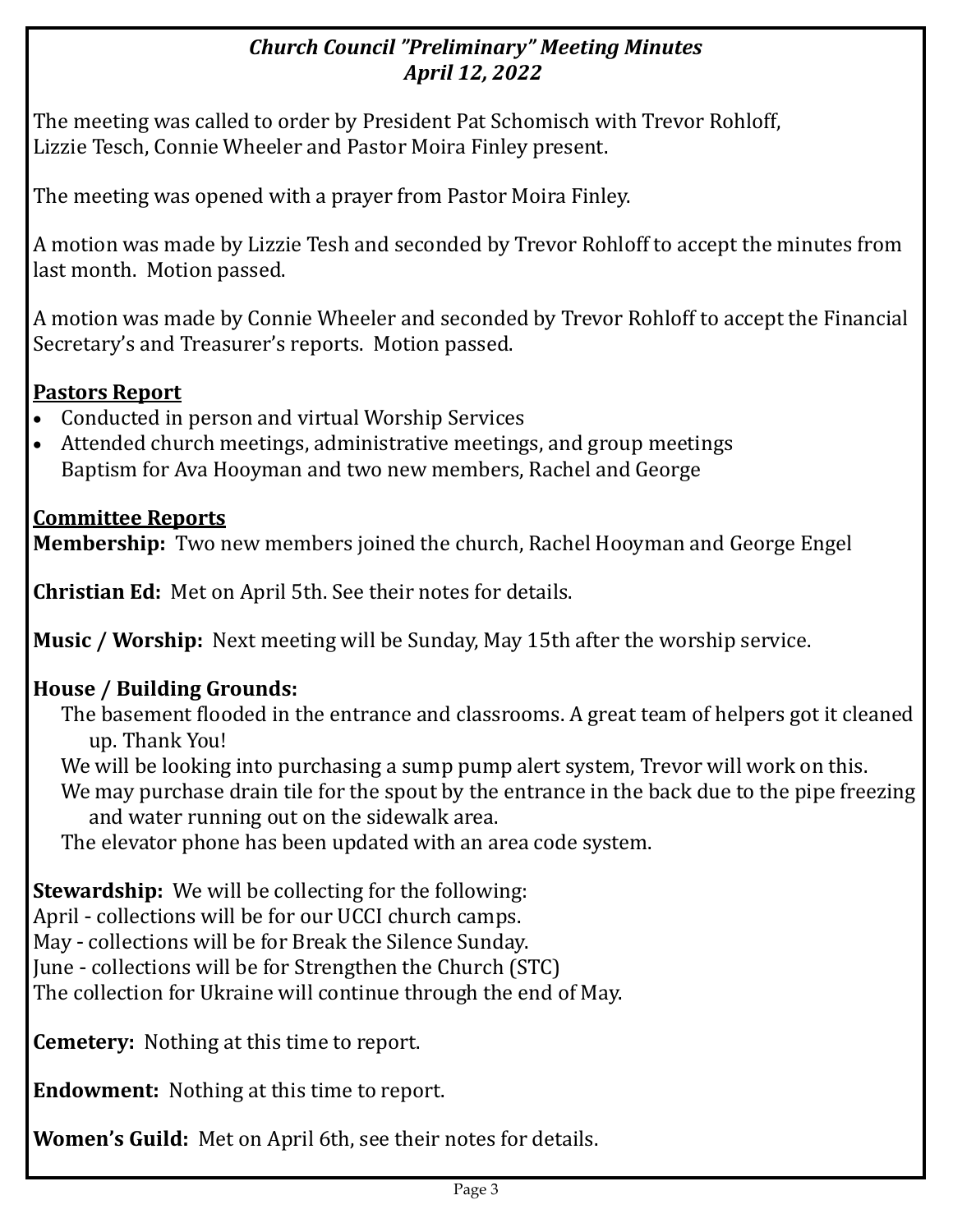#### **Old Business:**

- The window project should be starting in May, they were waiting for supplies to come in.
- Gary is still getting quotes on the plastering. He has been continuing with this project since he started it.
	- Pastor Moira's sabbatical will be June 25, 2023 July 31, 2023 and December 31, 2023 January 24, 2024.

#### **New Business:**

• Pastor Moira brought the Garden Project information and a motion was made by Lizzie Tesch and seconded by Connie Wheeler to bring the idea to the congregation to be approved.

The Congregational Meeting will be May 22, 2022 after the worship service. We will be discussing the bylaws, garden project and plastering quotes. There will be listening sessions May 1, 8 and 15 after worship.

#### **Prayers and Thank You's**:

Former member, Kay Christianson Freedom Resident (friend of Connie's) Tim VanderWettering family

A motion was made by Lizzie Tesch and seconded by Trevor Rohloff to adjourn the meeting. Motion passed.

**Next Council Meeting** will be Tuesday, May 10, 2022 at 6:30 pm.

The meeting ended with the Lord's Prayer.

#### **Pastor Moira's 20th Anniversary**

The folks at Trinity & Cecil are throwing a party and want YOU to come & celebrate!

#### **Saturday May 21st at Village Park Pavilion, Bonduel**

Gathering & Fellowship ~ Noon Food & Festivities ~ 1pm

#### **Questions? Or to RSVP (by May 8th)**

Cecil ~ Michelle Hert (920-676-3644) Trinity ~ Mona Ashenbrenner (715-851-2104) Black Creek ~ Pat Schomisch (920-984-3233)

*There is a collection for gifts & to offset costs. You can make checks out to church.*

*Also, the details are a SURPRISE to Pastor Moira, so shhhhh!*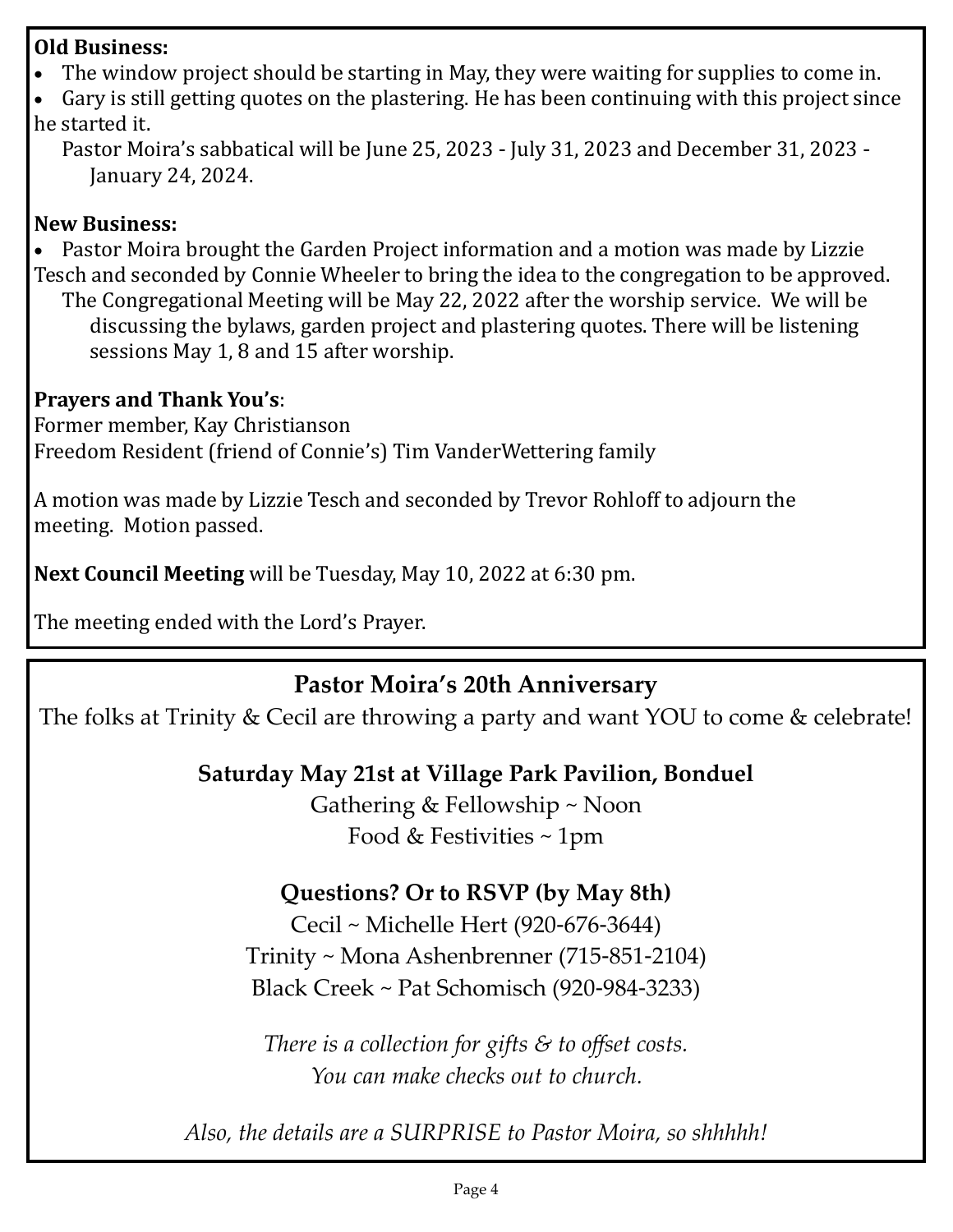# **Parish Celebrations**

*If your special day is incorrect, please let Pastor Moira know.*

## **May Birthdays** 1st … Michael Holz 3rd … Gloria Dalke 5th … Connie Shannon Leisha Schumacher 7th … Barb Flaherty Todd Arnold 8th … Stephanie Julius Ryan Julius 9th … Nancy Noack Kristin Roesler 10th … Ralph Sassman (happy 98th) 11th ... Kris Vande Corput Shannon Volkman 12th … Cailey Wheeler

#### **May Anniversaries**

May 6th Wayne & Doris Schmidt (Happy 50th)

May 9th Ryan & Stephanie Julius

May 15th John & Connie Wheeler

May 17th Denis & Berniece Shepard

May 19th Greggory & Arcadia Holz

> May 30th Joe & Sue Biese



| Eli Biese |
|-----------|
|           |

13th … Faye Veldt

15th … Jan Rohloff

16th … Gary Lathrop

19th … Alyiah Kruse

25th … Carol Henke

24th … Dale Greogrious

Scott Holz

- 30th … Brenda Holz Daniel Pynenberg Caitlyn Pingel Jordan Schmidt
- 31st … Donald Peotter Randall Hooyman Greggory Holz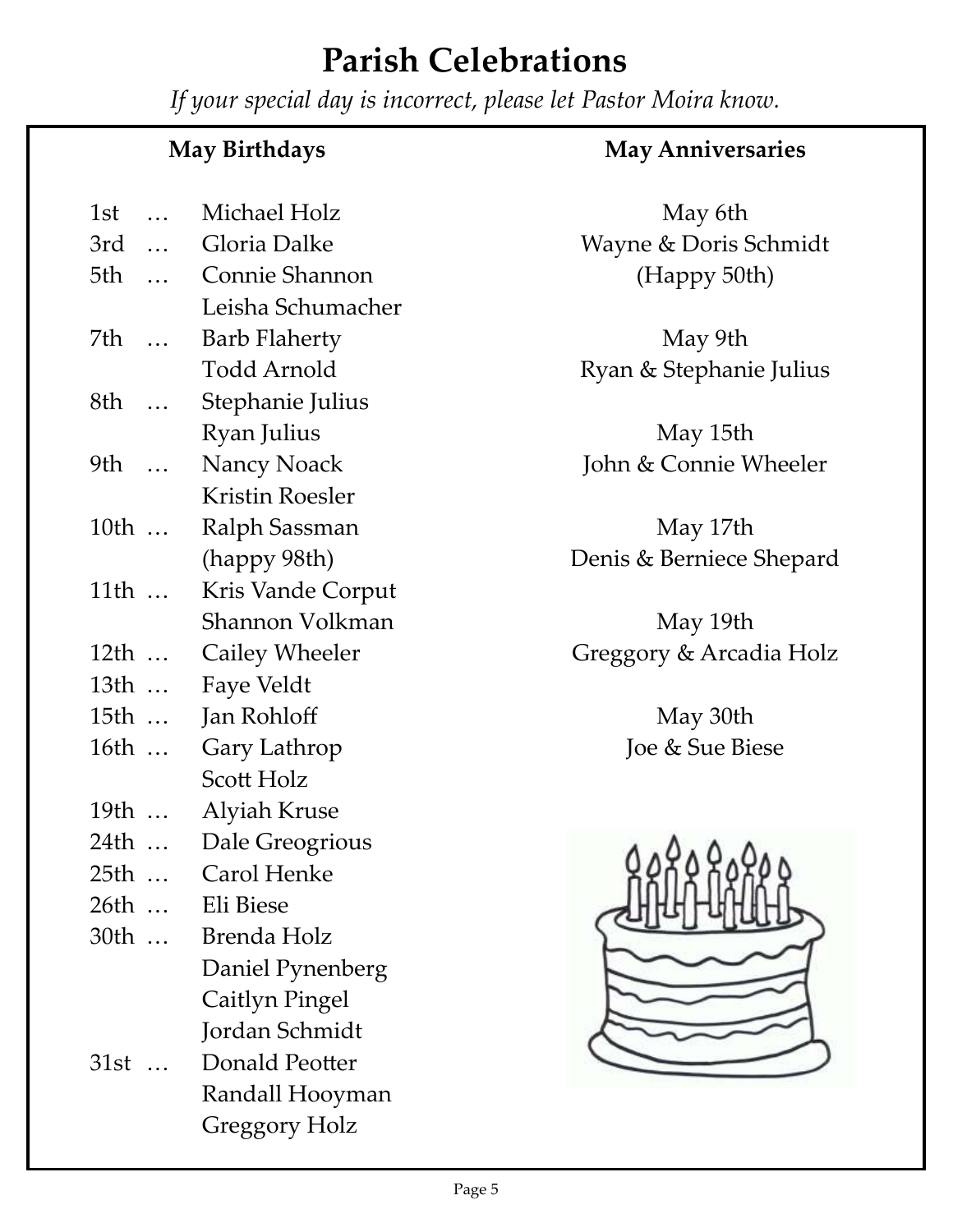## *Reader & Greeter Schedule*

If you are not able to make it on your assigned day, please let Connie Wheeler & Pastor Moira know. Greeters also help serve communion.

#### **May 1, 2022 ~ Confirmation & Communion**

Reader Robin Schmidt Greeters Steve Schomisch Pat Schomisch Robin Schmidt Jan Rohloff

#### **May 8, 2022**

| Reader | <b>Jim Rucci</b>   |
|--------|--------------------|
|        | Greeters Jim Rucci |
|        | Keith Kruse        |

#### **May 15, 2022**

| Reader | Tanner St. John          |
|--------|--------------------------|
|        | Greeters Tanner St. John |
|        | Todd St. John            |

#### **May 22, 2022 ~ Celebration Sunday**

Reader Jan Rohloff Greeters Connie Rohloff Mike Rohloff

### **May 29, 2022 ~ Memorial Day Weekend**

Reader Vi Brown-Luebke Greeters Vi Brown-Luebke Darwin Ethington

#### **June 5, 2022 ~ Pentecost & Communion**

Reader Randy Miller Greeters Gary Vander Linden Bonnie Vander Linden Randy Miller Lisa Waterstradt

#### **June 12, 2022**

| Reader | Robin Schmidt          |
|--------|------------------------|
|        | Greeters Barry Zuleger |
|        | <b>Steve Hanson</b>    |

#### **June 19, 2022**

| Reader | <b>Bob Menning</b>   |
|--------|----------------------|
|        | Greeters Bob Menning |
|        | Carla Menning        |

#### **June 26, 2022**

| Reader Randy Miller    |
|------------------------|
| Greeters Kelly Stevens |
| Dallas Waterstradt     |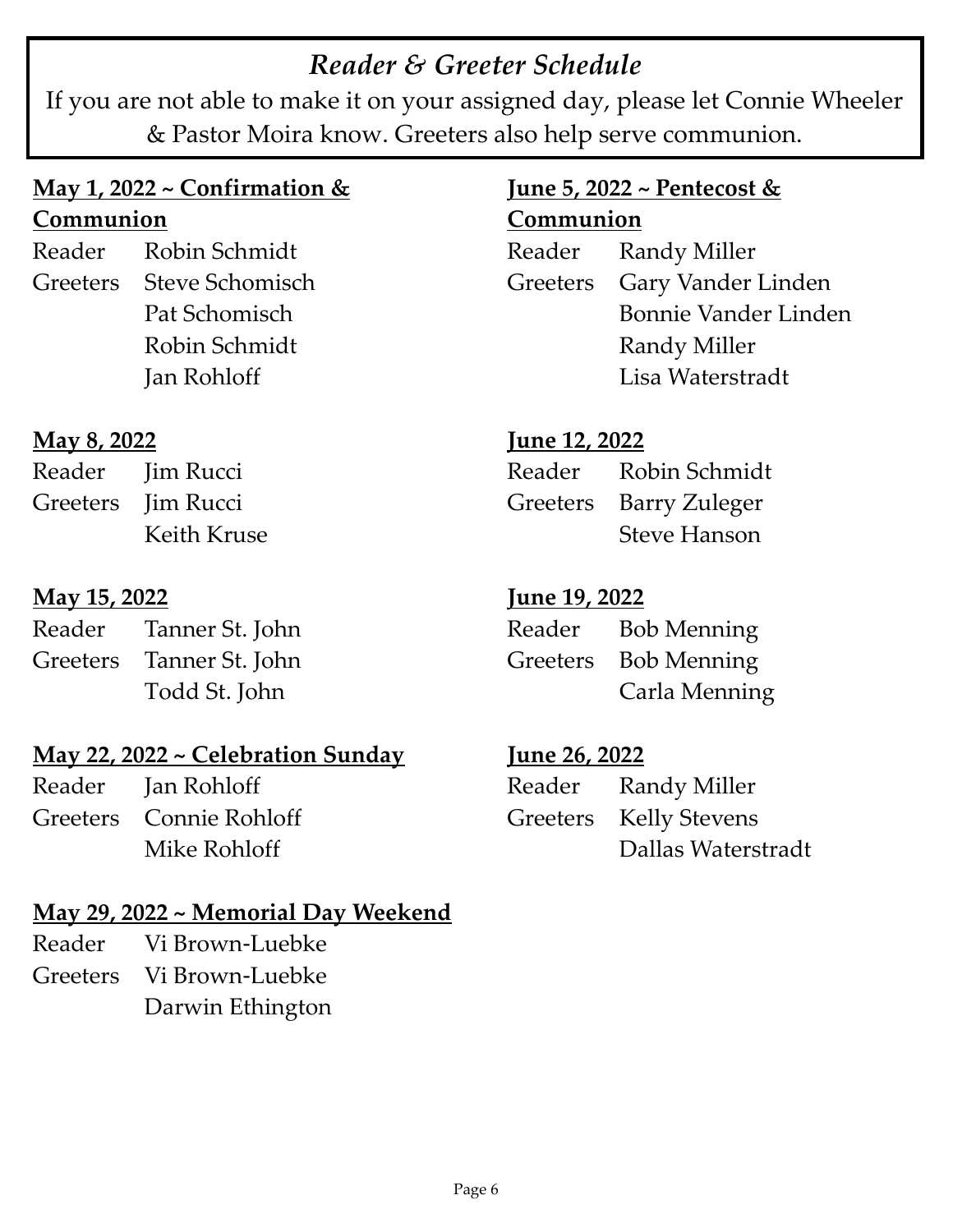| St. John's United Church of Christ Financial Secretary's Report ~ MARCH 2022 |          |           |                                     |           |  |                                                                  |              |
|------------------------------------------------------------------------------|----------|-----------|-------------------------------------|-----------|--|------------------------------------------------------------------|--------------|
|                                                                              | 3/6/2022 | 3/13/2022 | 3/20/2022                           | 3/27/2022 |  | <b>Direct</b><br>Deposit                                         | <b>Total</b> |
| Checking<br>deposit                                                          | 3,156.50 | 1,765.00  | 1,790.50                            | 2,908.50  |  | 300.00                                                           | 9,900.50     |
|                                                                              |          |           |                                     |           |  |                                                                  |              |
|                                                                              |          |           | <b>Member Giving Towards Budget</b> |           |  |                                                                  |              |
|                                                                              | 3/6/2022 | 3/13/2022 | 3/20/2022                           | 3/27/2022 |  | <b>Direct</b><br>Deposit                                         | <b>Total</b> |
| <b>General Fund</b>                                                          | 2,940.50 | 1,750.00  | 835.50                              | 2,552.50  |  | 300.00                                                           | 8,378.50     |
| <b>Total</b><br><b>Member</b><br>Contributions                               | 2,940.50 | 1,750.00  | 835.50                              | 2,552.50  |  | 300.00                                                           | 8,378.50     |
|                                                                              |          |           |                                     |           |  |                                                                  |              |
|                                                                              |          |           |                                     |           |  | Other Income (in & out funds and income for designated purposes) |              |
|                                                                              | 3/6/2022 | 3/13/2022 | 3/20/2022                           | 3/27/2022 |  | <b>Direct</b><br>Deposit                                         | <b>Total</b> |
| <b>Building Fund</b>                                                         | 60.00    | 10.00     | 35.00                               | 76.00     |  |                                                                  | 181.00       |
| One Great Hour<br>Of Sharing                                                 |          |           | 450.00                              | 170.00    |  |                                                                  | 620.00       |
| Endowment<br>Fund                                                            | 60.00    |           | 5.00                                |           |  |                                                                  | 65.00        |
| Plastering<br>Project                                                        | 76.00    |           |                                     |           |  |                                                                  | 76.00        |
| <b>Ukraine Aid</b>                                                           |          | 5.00      | 465.00                              | 110.00    |  |                                                                  | 580.00       |
| <b>Total Other</b><br>Income                                                 | 196.00   | 15.00     | 955.00                              | 356.00    |  |                                                                  | 1,522.00     |
|                                                                              |          |           |                                     |           |  |                                                                  |              |
| <b>Total Checking</b><br>Deposit                                             | 3,156.50 | 1,765.00  | 1,790.50                            | 2,908.50  |  | 300.00                                                           | 9,900.50     |

**Feel free to continue sending your contributions by mail: St. John's UCC PO Box 264 Black Creek, WI 54106**

If you have questions, please be in touch with Lizzie Tesch or Dallas Waterstradt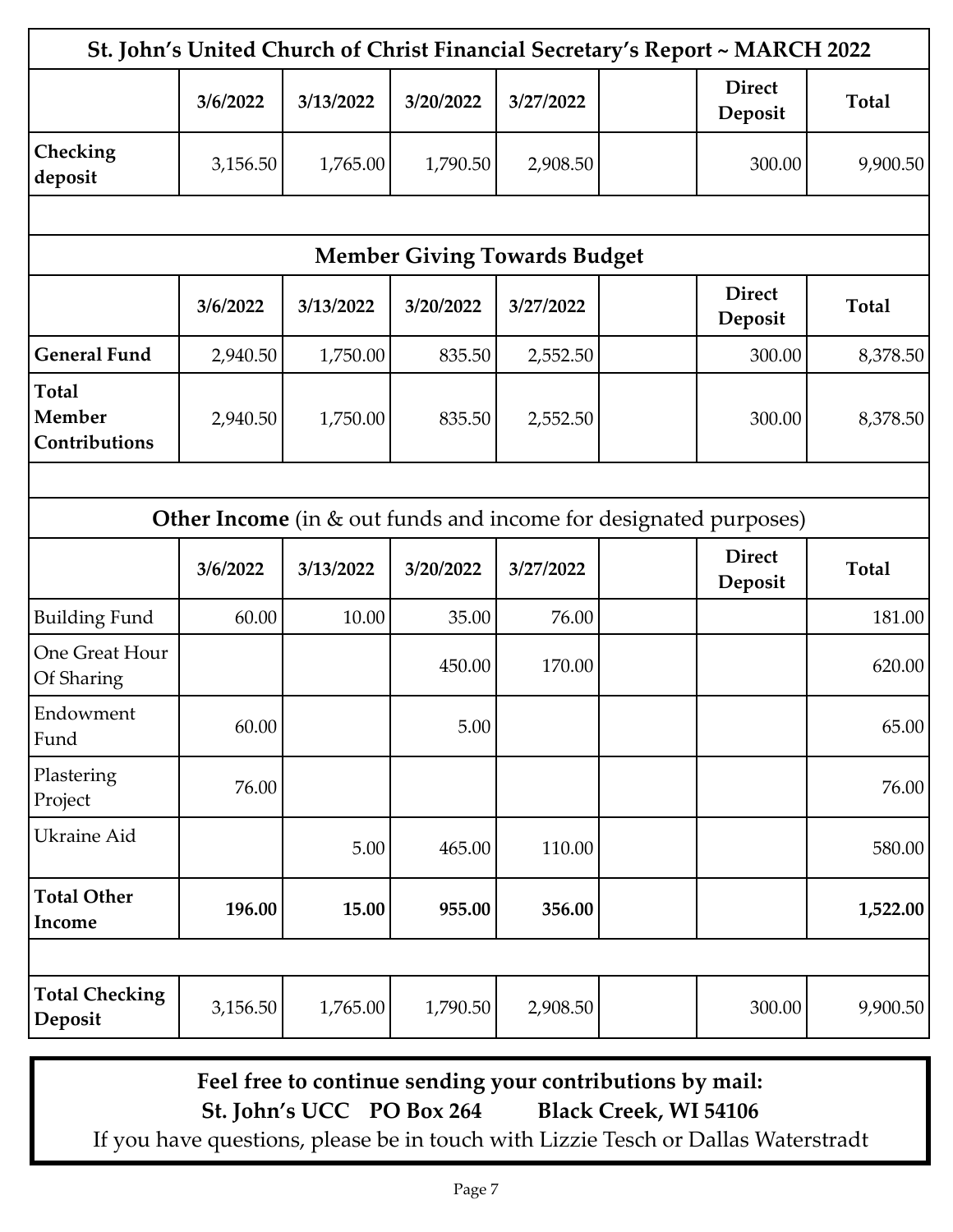#### **St. John's United Church of Christ Treasurer's Report ~ MARCH 2022**

| <b>Building Fund</b>       |                          | <b>Beginning Balance</b> | \$18,799.27    |                                     |                 |
|----------------------------|--------------------------|--------------------------|----------------|-------------------------------------|-----------------|
|                            |                          | Deposits                 | \$181.00       |                                     |                 |
|                            |                          | Interest                 | \$0.00         |                                     |                 |
|                            |                          | <b>Disbursements</b>     | \$0.00         |                                     |                 |
|                            |                          | <b>Ending Balance</b>    | \$18,980.27    |                                     |                 |
| <b>Memorial Fund</b>       |                          | Beginning Balance        | \$9,685.47     |                                     |                 |
|                            |                          | Deposits                 | \$0.00         |                                     |                 |
|                            |                          | Disbursements            | \$0.00         |                                     |                 |
|                            |                          | <b>Ending Balance</b>    | \$9,685.47     |                                     |                 |
| Organ Fund                 |                          | <b>Beginning Balance</b> | \$4,455.00     |                                     |                 |
|                            |                          | Deposits                 | \$0.00         |                                     |                 |
|                            |                          | Disbursements            | \$0.00         |                                     |                 |
|                            |                          | <b>Ending Balance</b>    | \$4,455.00     |                                     |                 |
| <b>General Fund</b>        |                          | Beginning Balance        | \$20,221.19    |                                     |                 |
|                            |                          | Interest                 | \$0.53         |                                     |                 |
|                            |                          | Deposits                 | \$9,643.50     |                                     |                 |
|                            |                          | Disbursements            | $(\$6,664.63)$ |                                     |                 |
|                            |                          | <b>Ending Balance</b>    | \$36,529.85    |                                     |                 |
| <b>Boiler/Furnace Fund</b> |                          | <b>Beginning Balance</b> | \$1,800.00     |                                     |                 |
|                            |                          | Deposits                 | \$0.00         |                                     |                 |
|                            |                          | <b>Disbursements</b>     | \$0.00         |                                     |                 |
|                            |                          | <b>Ending Balance</b>    | \$1,800.00     |                                     |                 |
| <b>Stained Glass Fund</b>  |                          | <b>Beginning Balance</b> | \$35,000.00    |                                     |                 |
|                            |                          | Deposits                 | \$0.00         |                                     |                 |
|                            |                          | Disbursements            | \$0.00         |                                     |                 |
|                            |                          | <b>Ending Balance</b>    | \$35,000.00    | <b>YTD Membership Giving</b>        | \$29,943.00     |
| <b>Plastering Fund</b>     |                          | <b>Beginning Balance</b> | \$2,176.00     | <b>YTD Expenses</b>                 | $(\$24,522.99)$ |
|                            |                          | Deposits                 | \$0.00         | Net Amount*                         | \$5,420.01      |
|                            |                          | Disbursements            | \$0.00         |                                     |                 |
|                            |                          | <b>Ending Balance</b>    | \$2176.00      | * excludes contributions and        |                 |
|                            |                          |                          |                | disbursements for special offerings |                 |
| <b>Totals</b>              | <b>Beginning Balance</b> |                          | \$92,060.93    |                                     |                 |
|                            | Deposits                 |                          | \$9,900.50     |                                     |                 |
|                            | Interest                 |                          | \$0.53         |                                     |                 |
|                            | Disbursements            |                          | (\$6,664.63)   |                                     |                 |
| <b>Ending Balance</b>      |                          | \$95,297.33              |                |                                     |                 |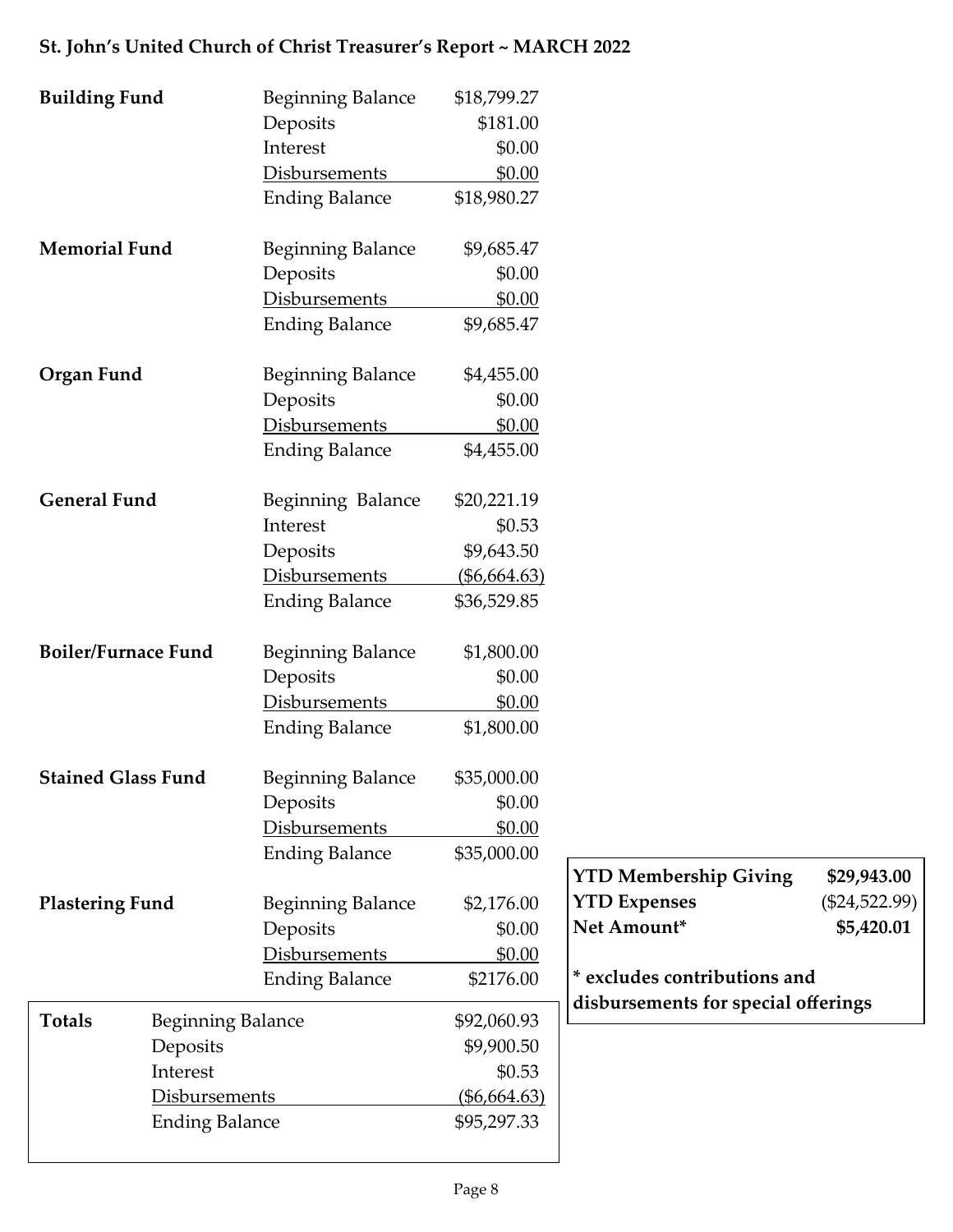## **Women's Guild News**

The Women's Guild met on Wednesday April 6, 2022 at 1:30pm with 10 members present. Our devotional leader was Esther Meyer. She led us in prayer and shared several stories from her fantastic books, telling and sharing the lives of many people growing up. She shared about her life which reminded all of us of our growing up sometimes it was great and sometimes we thought it could be better. It was interesting and many memories were shared. She closed with a prayer.

The offering was taken and the Business Meeting was called to order by President Roberta Lorenz. The Secretary and Treasurer's reports were read and approved with \$10,326.37 in the general fund and \$497.98 in the Memorial Fund. The Easter breakfast was discussed which is well in progress. It will be served cafeteria style and there is a sign-up list. The flower list is with Pastor Moira, and Karen Arnold will be setting them up. Thanks much to all. We had a surprise of the sump pump not working, and thanks to all the helpers who worked to clean out the rooms and get everything drying out. The Guild plans to update the toy room. Our Daily Bread books are being ordered as usual. We closed with the Lord's Prayer in unison, sang the doxology and were served a delicious desert by Esther Meyer.

Our next meeting will be Wednesday May 4, 2022 at 1:30pm with Roberta Lorenz with devotions and Jan Rohloff as hostess.

*Audrey Hooyman-Blake, secretary*

# **Rummage Sale**

Thursday - Saturday June 16, 17 & 18 and June 23, 24 & 25 After Mother's Day you can bring items to the Fellowship Hall.

If you have something to donate that might be hard for our volunteers to identify (that ice cream maker or instapot you're not using), please label it so we can price things properly & help our shoppers know what treasures they're finding.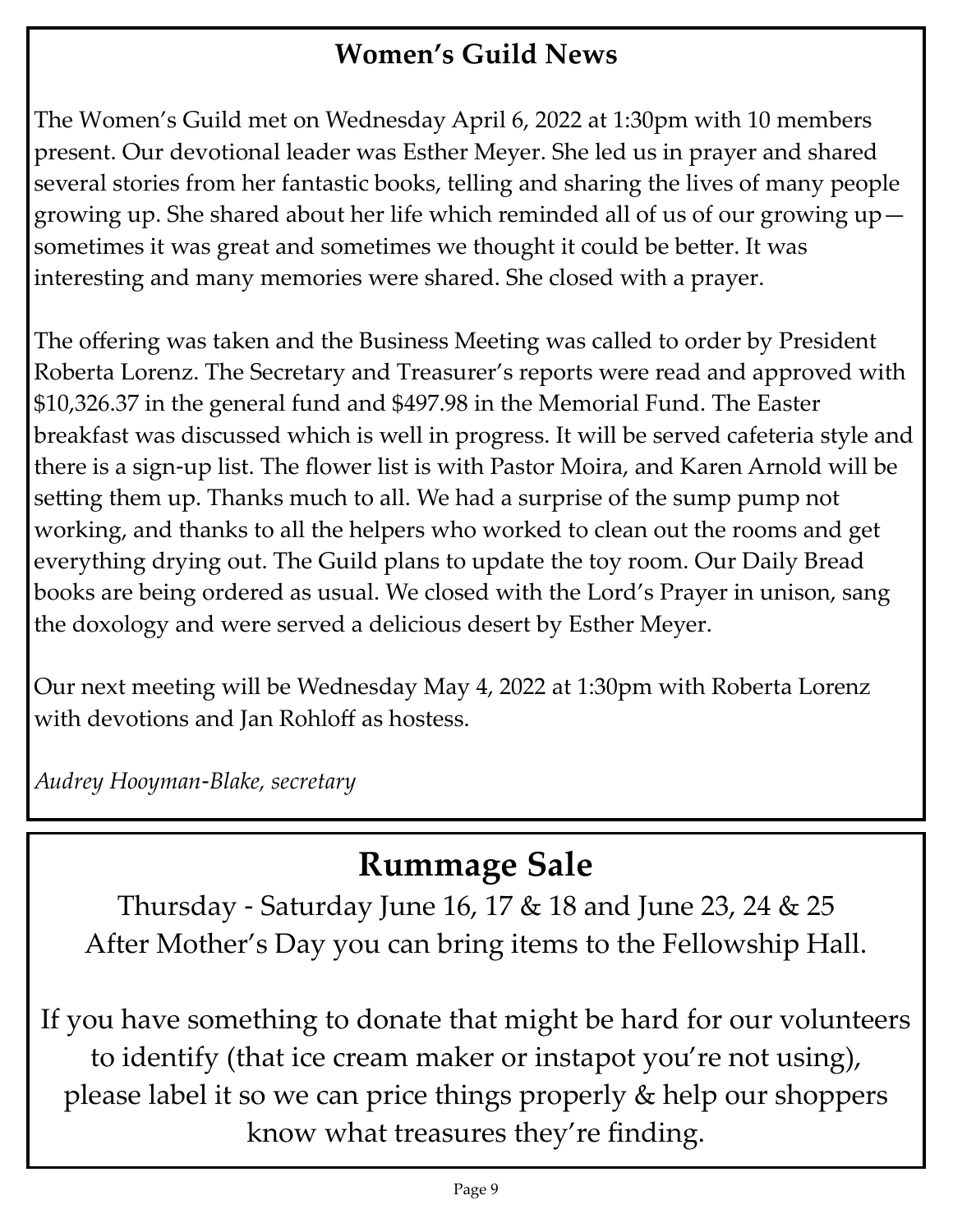# **May 2021**

**How to reach Pastor Moira: phone 715-851-3080 email pastormoira73@gmail.com**

**Pastor's In The Office** Tuesdays, Wednesdays & Thursdays Please call/text to make sure

**Sunday Schedule: Trinity ~ 8:45am Worship**

 **Black Creek ~ 9:00am Education Hour & 10:15 am Worship Cecil ~ 4:00pm Worship through May 22, THEN 7pm for the summer**

| Sunday                                                                                                   | Monday                | Tuesday                                                               | Wednesday                                                               | Thursday                                                                                                                                 | Friday                           | Saturday                                                                     |
|----------------------------------------------------------------------------------------------------------|-----------------------|-----------------------------------------------------------------------|-------------------------------------------------------------------------|------------------------------------------------------------------------------------------------------------------------------------------|----------------------------------|------------------------------------------------------------------------------|
| 1 Communion<br><b>TJ SCRIP</b><br>T Yard Work<br>Confirmation at<br>BC<br><b>BC</b> Listening<br>session | $\overline{2}$        | $\overline{\mathbf{3}}$                                               | 4<br>1:30pm BC<br>Guild<br>NO Choir<br>practice                         | 5<br>Key to locations:<br><b>BC</b> = St. John's Black Creek<br>$T = Trinity$<br>C = St. John's Cecil<br><b>ALC</b> = Ascension Lutheran | 6                                | 7<br><b>BC</b> Schmidt<br>50th<br>Anniversary                                |
| $\boldsymbol{8}$<br>Mother's Day<br>Celebrating<br>Christian Home<br><b>BC</b> Listening<br>session      | 9                     | 10<br>9am ALC<br>Pantry board<br>2pm T Circle<br>6:30pm BC<br>Council | 11<br>Pastor Moira at<br><b>NEA Clergy</b><br>Day<br>6:30pm BC<br>Choir | 12<br>5:30pm T<br>Council                                                                                                                | 13                               | 14                                                                           |
| 15<br>T Yard Work<br>(backup)<br><b>BC</b> Listening<br>Session<br>BC Worship &<br>Music<br>C Consistory | 16                    | 17                                                                    | 18<br>5-7pm ALC<br>Pantry<br>6:30pm Choir                               | 19<br>9am C Closet<br>work day                                                                                                           | 20                               | 21<br>9-11am ALC<br>Pantry<br>Pastor Moira's<br>20th<br>Anniversary<br>Party |
| 22<br>Celebration<br>Sunday<br><b>BC</b><br>Congregational<br>Meeting                                    | 23                    | 24<br>Noon-3pm C<br>Closet                                            | 25                                                                      | 26                                                                                                                                       | 27                               | 28                                                                           |
| 29<br>Cecil Worship<br>at 7pm                                                                            | 30<br>Memorial<br>Day | 31                                                                    | June 1<br>1:30pm BC<br>Guild                                            | June 2                                                                                                                                   | June 3<br>C Wedding<br>Rehearsal | June 4<br>C Bonnin-<br>Marcks<br>Wedding                                     |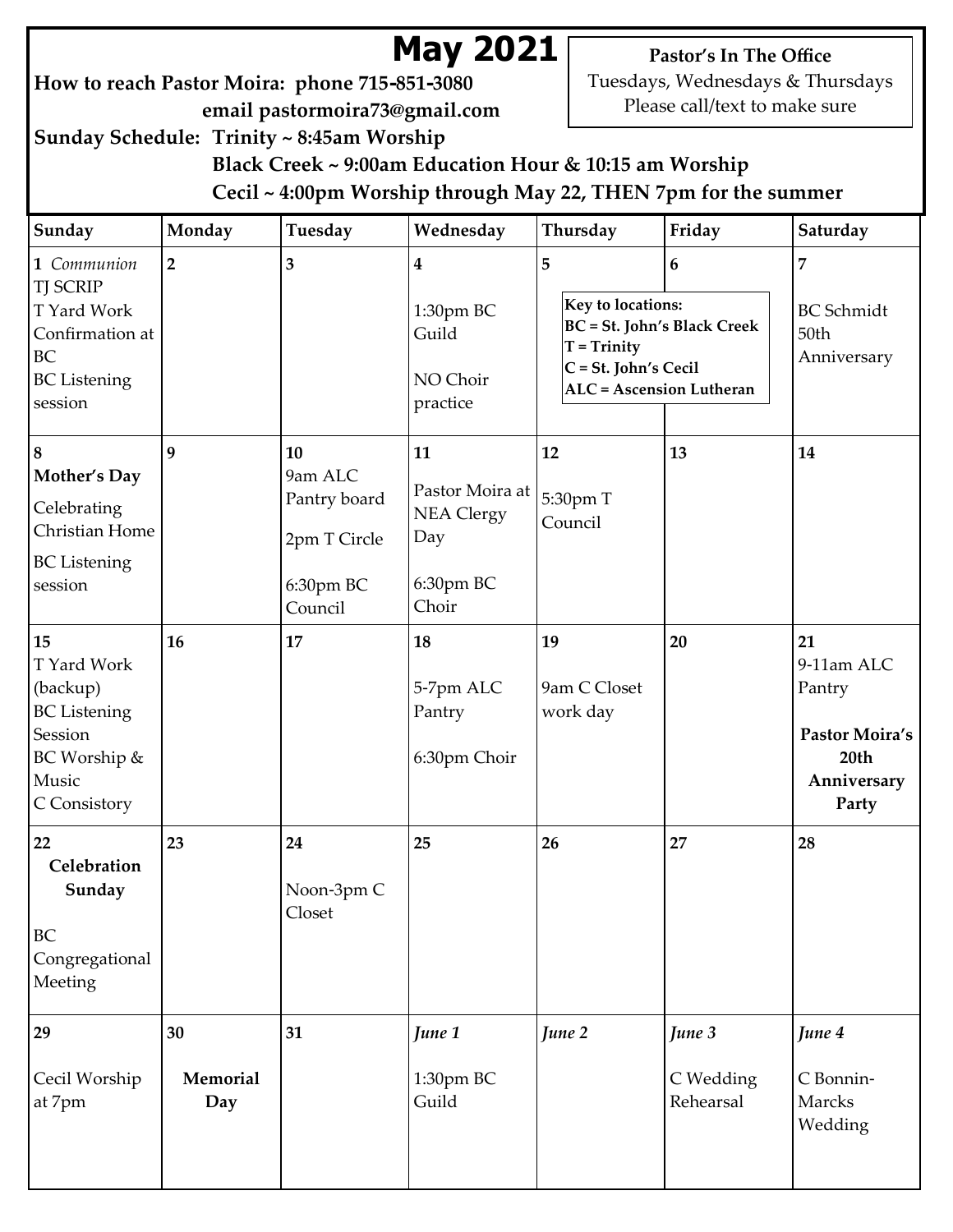**Wayne & Doris Schmidt** | Scripture Readings **50th Anniversary Open House** All the church family is invited to join in the celebration **Saturday May 7th 1pm - 4pm St. John's UCC Fellowship Hall** Your presence is appreciated, but please no presents. A buffet meal will be served

## **Merriment In May**

# **May 8th Mother's Day & Celebration of the Christian Family Home**

9am multigenerational Sunday school with snacks 10:15am Worship

# **May 22nd ~ Celebration Sunday**

Worship at 10:15am to celebrate everyone who makes our parish so incredibly special. We have a cooking theme this year so get out those aprons & oven mitts!

# **Sunday May 1, 2022**

*Confirmation* Acts 9.1-20

## **Sunday May 8, 2022**

*Mother's Day Celebrating The Christian Home* Psalm 23

## **Sunday May 15, 2022**

Acts 11.1-18 John 13.31-35

## **Sunday May 22, 2022**

*Celebration Sunday* 1 Corinthians 12.1-13 John 21.1-19

## **Sunday May 29, 2022**

*Memorial Day Weekend* Psalm 97 Acts 16.16-34

## **Sunday June 5, 2022**

*Pentecost* Acts 2.1-21 John 14.15-27